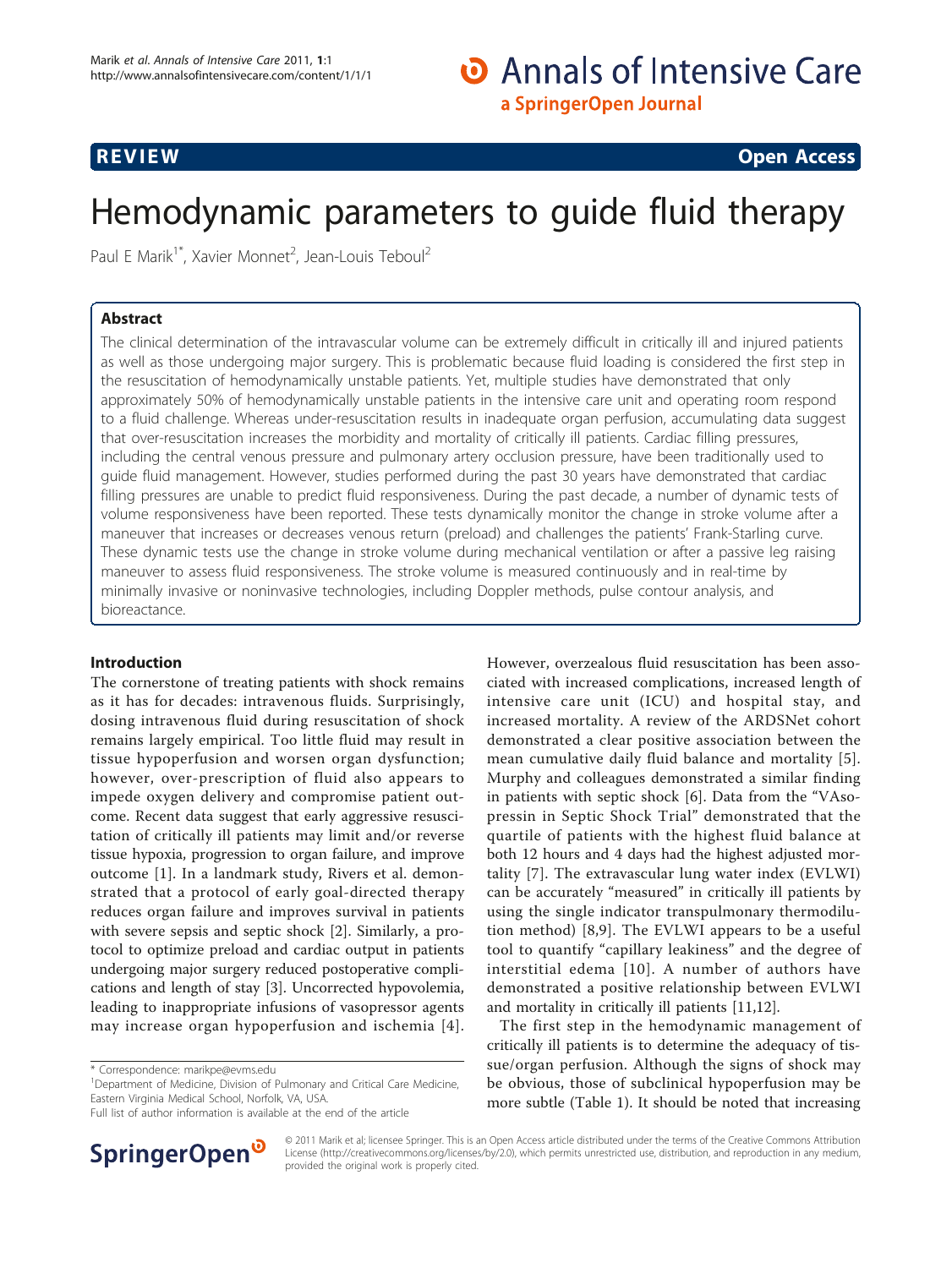<span id="page-1-0"></span>Table 1 Clinical indices of the adequacy of tissue/organ perfusion

| • Mean arterial pressure                                               |
|------------------------------------------------------------------------|
| Cerebral and abdominal perfusion pressures                             |
| • Urine output                                                         |
| • Mentation                                                            |
| • Capillary refill                                                     |
| • Skin perfusion/mottling                                              |
| • Cold extremities (and cold knees)                                    |
| • Blood lactate                                                        |
| • Arterial pH, BE, and HCO3                                            |
| • Mixed venous oxygen saturation $\text{SmvO}_2$ (or $\text{ScvO}_2$ ) |
| • Mixed venous $pCO2$                                                  |
| $\cdot$ Tissue pCO <sub>2</sub>                                        |
| • Skeletal muscle tissue oxygenation (StO <sub>2</sub> )               |
|                                                                        |

cardiac output/oxygen delivery in patients with adequate organ perfusion serves no useful purpose. Indeed, studies of yesteryear have demonstrated that targeting "supra-normal" hemodynamic parameters may be harmful [\[13](#page-7-0),[14\]](#page-7-0). In those patients with indices of inadequate tissue perfusion, fluid resuscitation is generally regarded as the first step in resuscitation. Clinical studies have, however, demonstrated that only approximately 50% of hemodynamically unstable critically ill patients are volume-responsive [\[15\]](#page-7-0). The resuscitation of the critically ill patient requires an accurate assessment of the patient's intravascular volume status (cardiac preload) and the likelihood that the patient will respond (increase stroke volume) to a fluid challenge (volume responsiveness). Patients with overt shock and those with subclinical shock and who are fluid-responsive are best managed by 500 to 1,000 mL boluses of fluid. Fluid boluses should be discontinued once the patient is no longer fluid-responsive or the EVLWI has increased significantly.

Fundamentally, the only reason to give a patient a fluid challenge is to increase stroke volume (volume responsiveness). If the fluid challenge does not increase stroke volume, volume loading serves the patient no useful benefit (may be harmful). According to the Frank-Starling principle, as the preload increases left ventricular (LV) stroke volume increases until the optimal preload is achieved at which point the stroke volume remains relatively constant (Figure [1\)](#page-2-0). This optimal preload is related to the maximal overlap of the actin-myosin myofibrils. It is important to note that in an intact heart the actin-myosin links cannot be disengaged and hence there is no descending limb of the Frank-Starling curve. Once the left ventricle is functioning near the "flat" part of the Frank-Starling curve, fluid loading has little effect on the stroke volume. In normal physiologic conditions, both ventricles operate on the ascending portion of the Frank-Starling curve [[16\]](#page-7-0). This mechanism provides a functional reserve to the heart in situations of acute stress. In normal individuals, an increase in preload (with volume challenge) results in a significant increase in stroke volume [\[17](#page-7-0)] (Figure [1](#page-2-0)).

Traditionally the central venous pressure (CVP) has been used to guide fluid management. A European survey of intensivists/anesthesiologists reported that more than 90% used the CVP to guide fluid management [[18\]](#page-7-0). A Canadian survey reported that 90% of intensivists use the CVP to monitor fluid resuscitation in patients with septic shock [[19\]](#page-7-0). The basis for using the CVP to guide fluid management comes from the misguided dogma that the CVP reflects intravascular volume; specifically, it is widely believed that patients with a low CVP are volumedepleted, whereas patients with a high CVP are volumeoverloaded. Furthermore, the "5-2" rule, which was popularized in the 1970 s [[20\]](#page-7-0), is still widely used today for guiding fluid therapy. According to this rule, the change in CVP after a fluid challenge is used to guide subsequent fluid management decisions. The CVP is a good approximation of right atrial pressure, which is a major determinant of right ventricular (RV) filling. It has been assumed that the CVP is a good indicator of RV preload. Furthermore, because RV stroke volume determines LV filling, the CVP is assumed to be an indirect measure of LV preload. However, due to the changes in venous tone, intrathoracic pressures, LV and RV compliance, and geometry that occur in critically ill patients, there is a poor relationship between the CVP and RV end-diastolic volume. Furthermore, the RV end-diastolic volume may not reflect the patients' position on the Frank-Starling curve and therefore his/her preload reserve. More than 100 studies have been published to date that have demonstrated no relationship between the CVP (or change in CVP) and fluid responsiveness in various clinical settings [[21\]](#page-7-0). Indeed, there have only been two studies published in the world literature that demonstrate "some relationship" between the CVP and intravascular volume; both of these studies were conducted in standing horses [[22,23](#page-7-0)]! Based on this information, we believe that the CVP should no longer be routinely used for guiding fluid management in the ICU, operating room, or emergency room.

Until recently, it has been unclear as to which hemodynamically unstable patients are volume-responsive and likely to benefit from fluid resuscitation (fluid boluses). However, during the past decade a number of dynamic tests of volume responsiveness have been reported. These tests dynamically monitor the change in stroke volume after a maneuver that increases or decreases venous return (preload). These tests allow the clinician to determine the individual patient's position on his/her Frank-Starling curve, and thus determine whether the patient is likely to be fluid-responsive. These techniques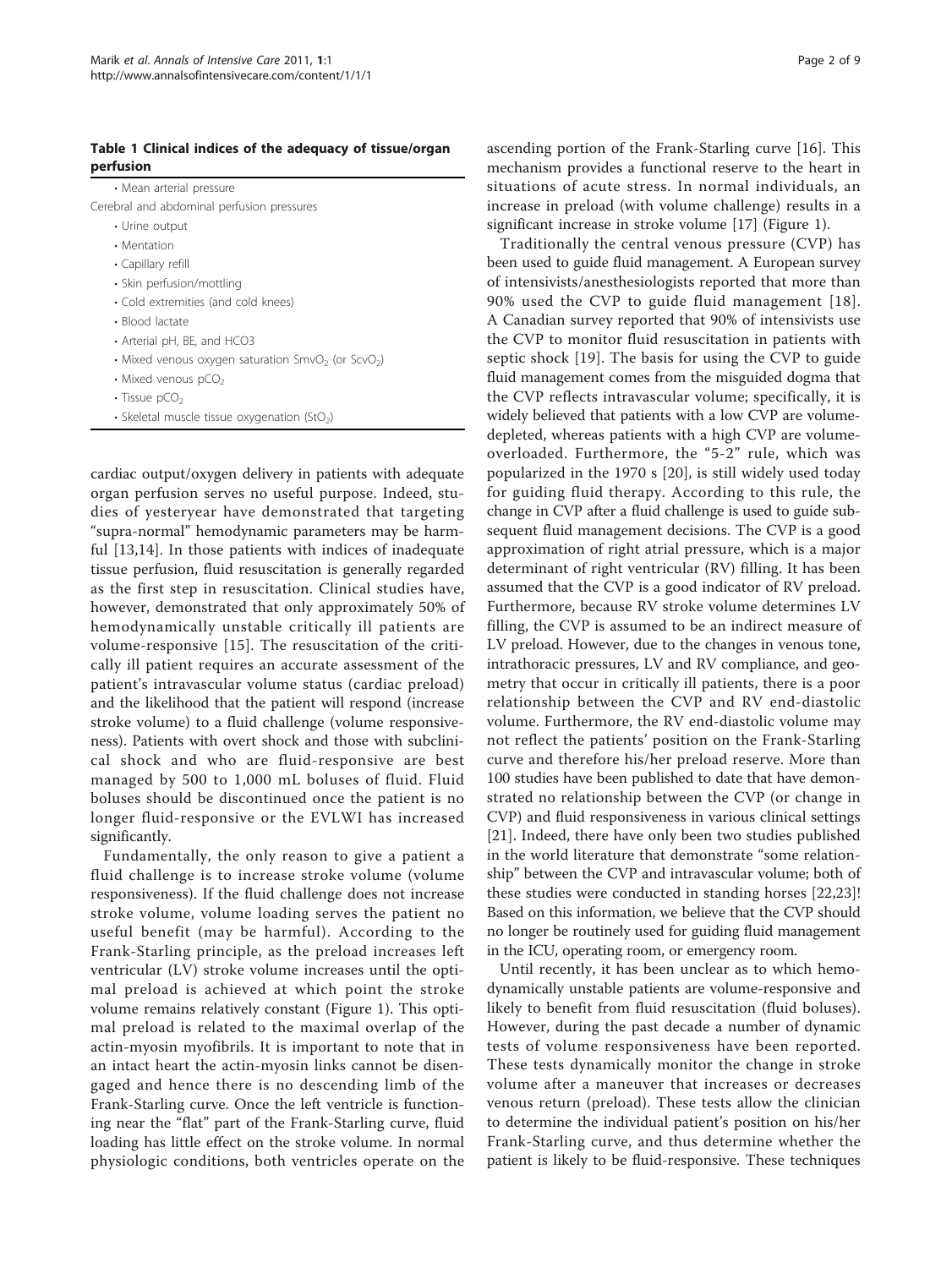<span id="page-2-0"></span>

use the change in stroke volume during mechanical ventilation or after a passive leg raising (PLR) maneuver to assess fluid responsiveness.

#### Heart-lung interactions during mechanical ventilation

#### Dynamic changes in stroke volume, pulse pressure, and oximetric waveform

An impressive number of studies have demonstrated that the pulse pressure variation (PPV) derived from analysis of the arterial waveform, the stroke volume variation (SVV) derived from pulse contour analysis, and the variation of the amplitude of the pulse oximeter plethysmographic waveform to be highly predictive of fluid responsiveness [[15](#page-7-0)]. The principles underling this technique are based on simple physiology (Figure [2\)](#page-3-0). Intermittent positive-pressure ventilation induces cyclic changes in the loading conditions of the left and right ventricles. Mechanical insufflation decreases preload and

increases afterload of the right ventricle. The RV preload reduction is due to the decrease in the venous return pressure gradient that is related in the inspiratory increase in pleural pressure [[24\]](#page-7-0). The increase in RV afterload is related to the inspiratory increase in transpulmonary pressure. The reduction in RV preload and increase in RV afterload both lead to a decrease in RV stroke volume, which is at a minimum at the end of the inspiratory period [\[25](#page-7-0)]. The inspiratory reduction in RV ejection leads to a decrease in LV filling after a phase lag of two or three heart beats because of the long blood pulmonary transit time. Thus, the LV preload reduction may induce a decrease in LV stroke volume, which is at its minimum during the expiratory period when conventional mechanical ventilation is used. The cyclic changes in RV and LV stroke volume are greater when the ventricles operate on the steep rather than the flat portion of the Frank-Starling curve (Figure 1). The magnitude of the respiratory changes in LV stroke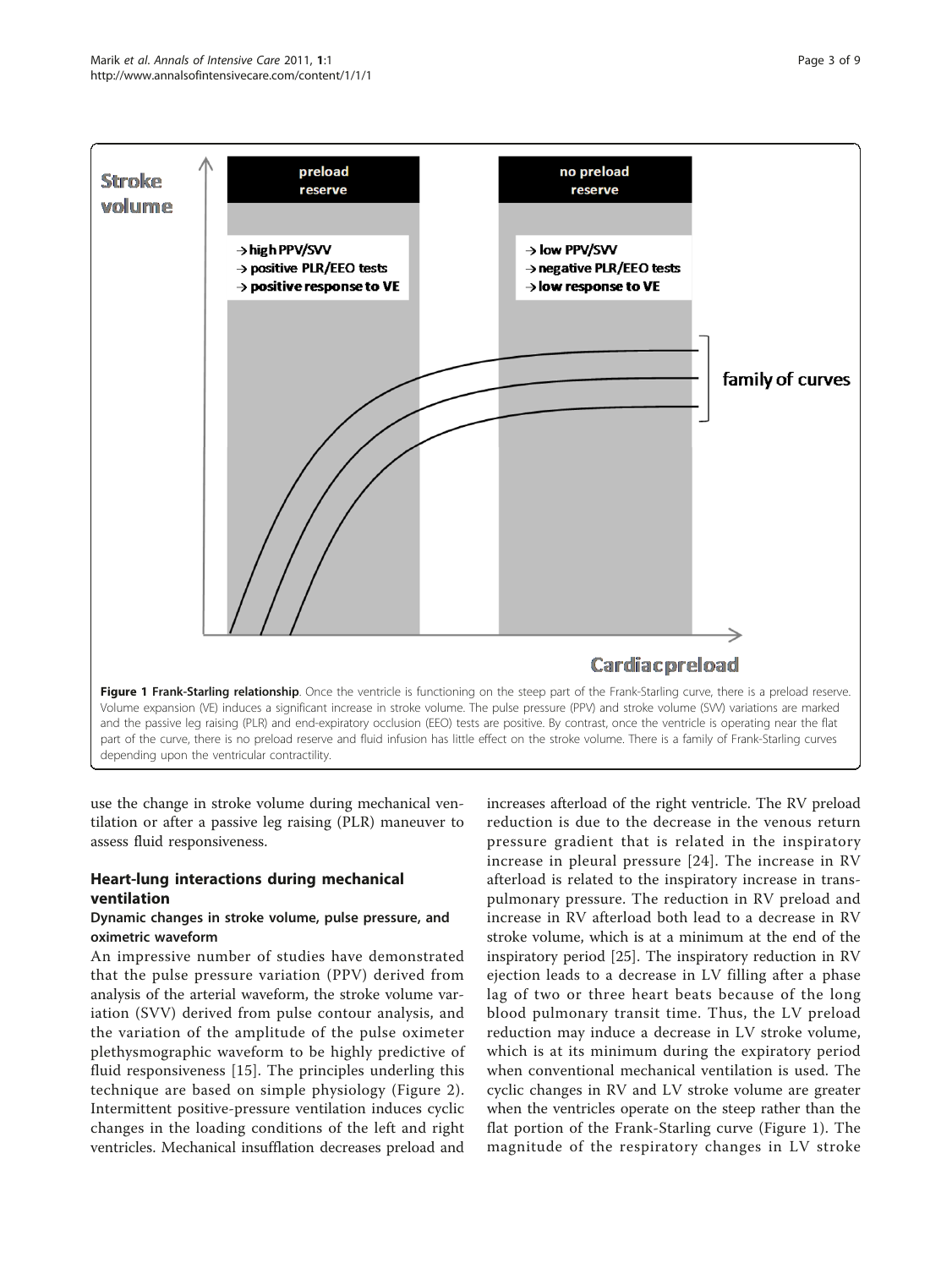<span id="page-3-0"></span>

volume is an indicator of biventricular preload dependence [[24\]](#page-7-0). With remarkable consistency, a variation of greater than 12% to 13% has been reported to be highly predictive of volume responsiveness (Table 2) [\[15\]](#page-7-0).

The pulse oximeter plethysmographic waveform differs from the arterial pressure waveform by measuring volume rather than pressure changes in both arterial and venous vessels. As an extension of pulse pressure analysis during mechanical ventilation, dynamic changes in both the peak and amplitude of the pulse oximeter plethysmographic waveform have been used to predict fluid responsiveness [[26](#page-7-0)]. The dynamic changes of the plethysmographic waveform with positive pressure ventilation have shown a significant correlation and good agreement with the PPV and have accurately predicted fluid responsiveness in both the operating room and ICU setting [\[27-29\]](#page-7-0). The "Pleth Variability Index" (PVI) is an automated measure of the dynamic change in the "Perfusion Index" that occurs during a respiratory cycle (Masimo Corporation, Irvine, CA).

The "Perfusion Index" is the infrared pulsatile signal indexed against the nonpulsatile signal and reflects the amplitude of the pulse oximeter waveform. The PVI correlates closely with the respiratory induced variation in the plethysmographic and arterial pressure waveforms and can predict fluid responsiveness noninvasively in mechanically ventilated patients [[30,31\]](#page-7-0). These oximetric techniques may be valuable for monitoring fluid responsiveness in ICU and surgical patients who do not have an arterial catheter in situ.

It should be appreciated that both arrhythmias and spontaneous breathing activity will lead to misinterpretations of the respiratory variations in pulse pressure/ stroke volume. Furthermore, for any specific preload condition the PPV/SVV will vary according to the tidal volume. Reuter and colleagues demonstrated a linear relationship between tidal volume and SVV [\[32\]](#page-7-0). De Backer and colleagues evaluated the influence of tidal volume on the ability of the PPV to predict fluid

| Table 2 Predictive value of techniques used to determine fluid responsiveness [15] |  |  |  |  |
|------------------------------------------------------------------------------------|--|--|--|--|
|                                                                                    |  |  |  |  |

| Method                                      | <b>Technology</b>             | AUC <sup>*</sup>       |  |
|---------------------------------------------|-------------------------------|------------------------|--|
| Pulse pressure variation (PPV)              | Arterial waveform             | $0.94(0.93-0.95)$      |  |
| Systolic pressure variation (SPV)           | Arterial waveform             | $0.86$ $(0.82 - 0.90)$ |  |
| Stroke volume variation (SVV)               | Pulse contour analysis        | $0.84(0.78-0.88)$      |  |
| Left ventricular end-diastolic area (LVEDA) | Echocardiography              | $0.64(0.53-0.74)$      |  |
| Global end-diastolic volume (GEDV)          | Transpulmonary thermodilution | $0.56$ $(0.37 - 0.67)$ |  |
| Central venous pressure (CVP)               | Central venous catheter       | $0.55(0.48-0.62)$      |  |

\*AUC = area under the curve with 95% confidence intervals.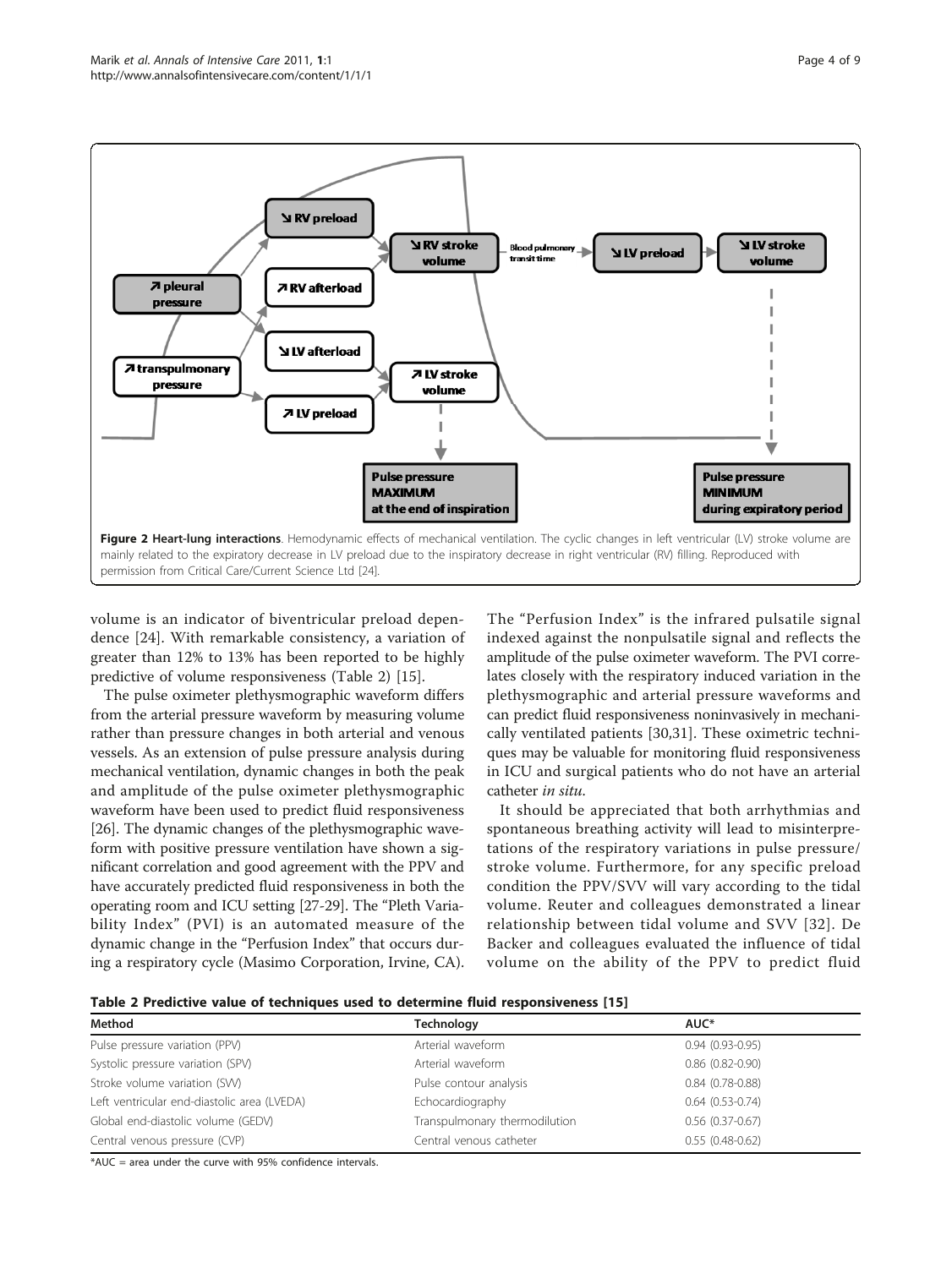responsiveness [[33](#page-7-0)]. These authors reported that the PPV was a reliable predictor of fluid responsiveness only when the tidal volume was at least 8 mL/kg. For accuracy, reproducibility, and consistency we suggest that the tidal volume be increased to 8 to 10 mL/kg ideal body weight before and after a fluid challenge.

#### Dynamic changes in aortic flow velocity/stroke volume assessed by Doppler methods

The respiratory changes in aortic flow velocity and stroke volume can be assessed by Doppler echocardiography. Assuming that the aortic annulus diameter is constant over the respiratory cycle, the changes in aortic blood velocity should reflect changes in LV stroke volume. Feissel and colleagues demonstrated that the respiratory changes in aortic blood velocity as measured by transesophageal echocardiography predicted fluid responsiveness in mechanically ventilated patients [[34\]](#page-7-0). Similarly, ventilator-induced variation in descending aortic blood flow measured by esophageal Doppler monitoring has been demonstrated to predict fluid responsiveness [\[35](#page-7-0)].

#### Positive pressure ventilation induced changes in venacaval diameter

Cyclic changes in superior and inferior vena-caval diameter as measured by echocardiography have been used

to predict fluid responsiveness. Barbier and colleagues and Feissel and coworkers demonstrated that the distensibility index of the inferior vena cava, which reflects the increase in the inferior vena cava diameter on inspiration (mechanical ventilation), was able to predict fluid responsiveness [[36](#page-7-0),[37\]](#page-7-0). Similarly, Vieillard-Baron and colleagues have demonstrated that the collapsibility index of the superior vena cava is highly predictive of volume responsiveness [\[38,39](#page-7-0)]. Both of these techniques are not conducive to continuous monitoring. Furthermore, the superior vena cava can only be adequately visualized by transesophageal echocardiography.

#### The end-expiratory occlusion test

During mechanical ventilation, each insufflation increases intrathoracic pressure and thus reduces the systemic venous return. In a recent study, it was hypothesized that interrupting mechanical insufflation during an end-expiratory occlusion can increase cardiac preload sufficiently for such a test being used to predict fluid responsiveness [[40\]](#page-7-0) (Figure 3). This study included 34 patients who received mechanical ventilation. Patients had cardiac arrhythmias or exhibited a certain degree of spontaneous breathing activity not sufficient to interrupt the brief (15 seconds) end-expiratory occlusion of the respiratory circuit. In patients who will

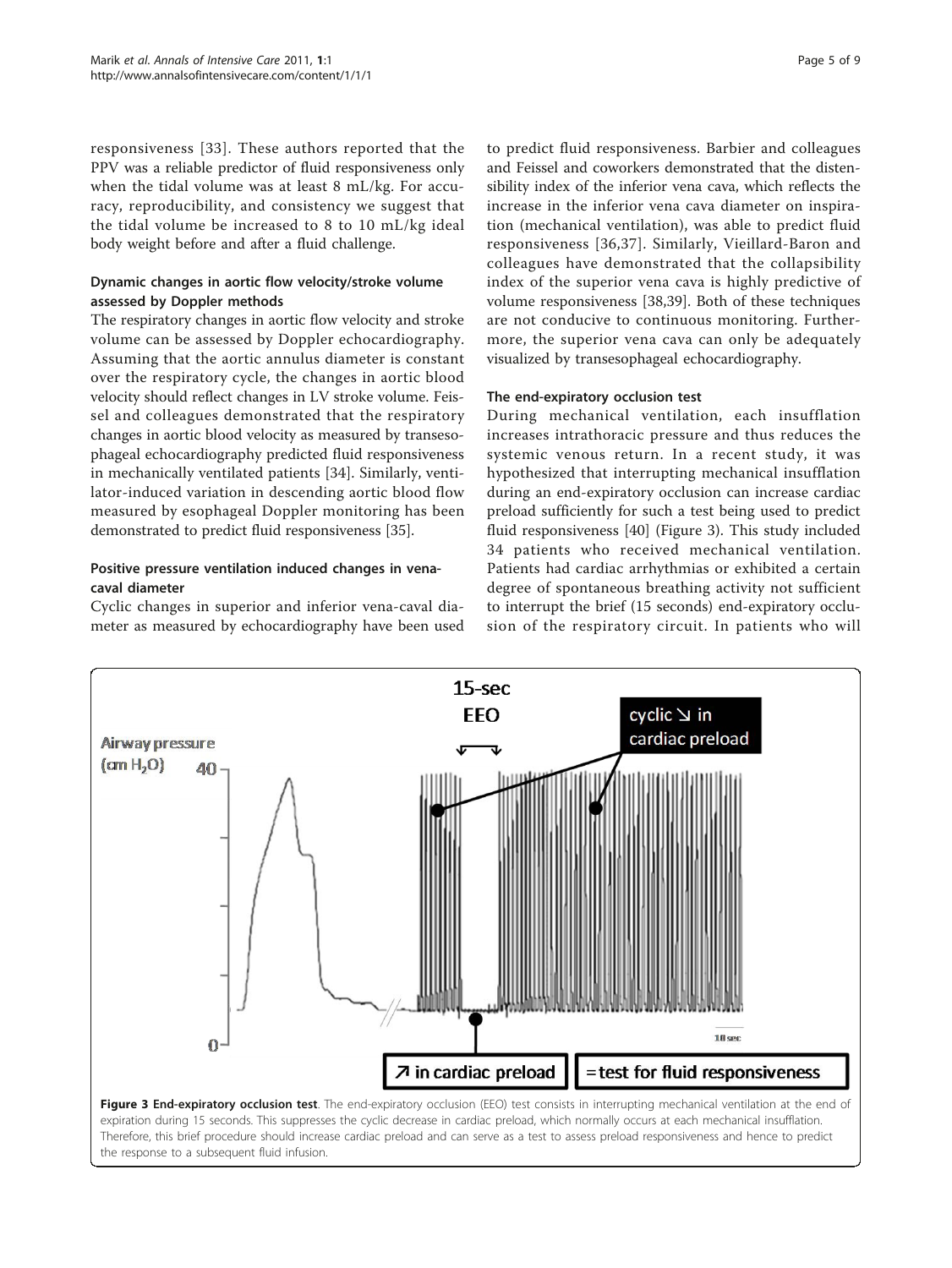increase their cardiac output by more than 15% in response to a subsequent 500-mL fluid challenge (fluid responders), the end-expiratory occlusion test increased both arterial pulse pressure and pulse contour cardiac output [[40\]](#page-7-0). In nonresponder patients, the end-expiratory occlusion test did not induce a significant increase in pulse pressure and cardiac output. An increase in cardiac output and arterial pulse pressure by more than 5% predicted fluid responsiveness with a good accuracy. This test is easy to use in clinical practice and seems to be reliable in cases of cardiac arrhythmias and of low tidal volume, conditions where PPV and SVV are unreliable [X Monnet and JL Teboul, personal observations].

#### Passive leg raising

In the initial stages of resuscitation in the emergency room, ward, or ICU, most patients are not intubated and are breathing spontaneously. In addition, with the reduced use of sedative agents in the ICU, many critically ill patients are ventilated with modes of ventilation that allow spontaneous breathing activity. Because the respiratory variability of hemodynamic signals cannot be used for predicting volume responsiveness in spontaneously breathing patients, other techniques, such as passive leg raising (PLR), have been proposed for this purpose [[41,42\]](#page-7-0). Lifting the legs passively from the horizontal position induces a gravitational transfer of blood from the lower limbs toward the intrathoracic compartment (Figure 4). Accordingly, increases in the pulmonary artery occlusion pressure and the LV ejection time [[43\]](#page-7-0) have been reported during PLR, supporting the

evidence that the volume of blood transferred to the heart during PLR is sufficient to increase the left cardiac preload and thus challenge the Frank-Starling curve. Beyond its ease of use, this method has the advantage of reversing its effects once the legs are tilted down [[43,44](#page-7-0)]. Therefore, PLR may be considered a reversible "autotransfusion."

The concept of detecting preload responsiveness by using PLR emerged from a study in mechanically ventilated patients, where the increase in thermodilution stroke volume after a fluid infusion correlated with the increase in arterial pulse pressure produced by PLR [[44](#page-7-0)]. The ability of PLR to serve as a test of preload responsiveness has been confirmed in additional studies performed in critically ill patients [[40,43](#page-7-0),[45-51](#page-8-0)]. The change in aortic blood flow (measured by esophageal Doppler) during a 45° leg elevation was shown to predict the changes in aortic blood flow produced by a 500-mL fluid challenge even in patients with cardiac arrhythmias and/or spontaneous ventilator triggering, situations in which PPV lost its predictive ability [[43](#page-7-0)]. A recent meta-analysis, which pooled the results of eight recent studies, confirmed the excellent value of PLR to predict fluid responsiveness in critically ill patients with a global area under the receiver operating characteristic curve of 0.95 [[51\]](#page-8-0). The best way to perform a PLR maneuver to predict volume responsiveness is to elevate the lower limbs to 45° (automatic bed elevation or wedge pillow) while at the same time placing the patient in the supine from a 45° semirecumbent position (Figure 4). Starting the PLR maneuver from a total

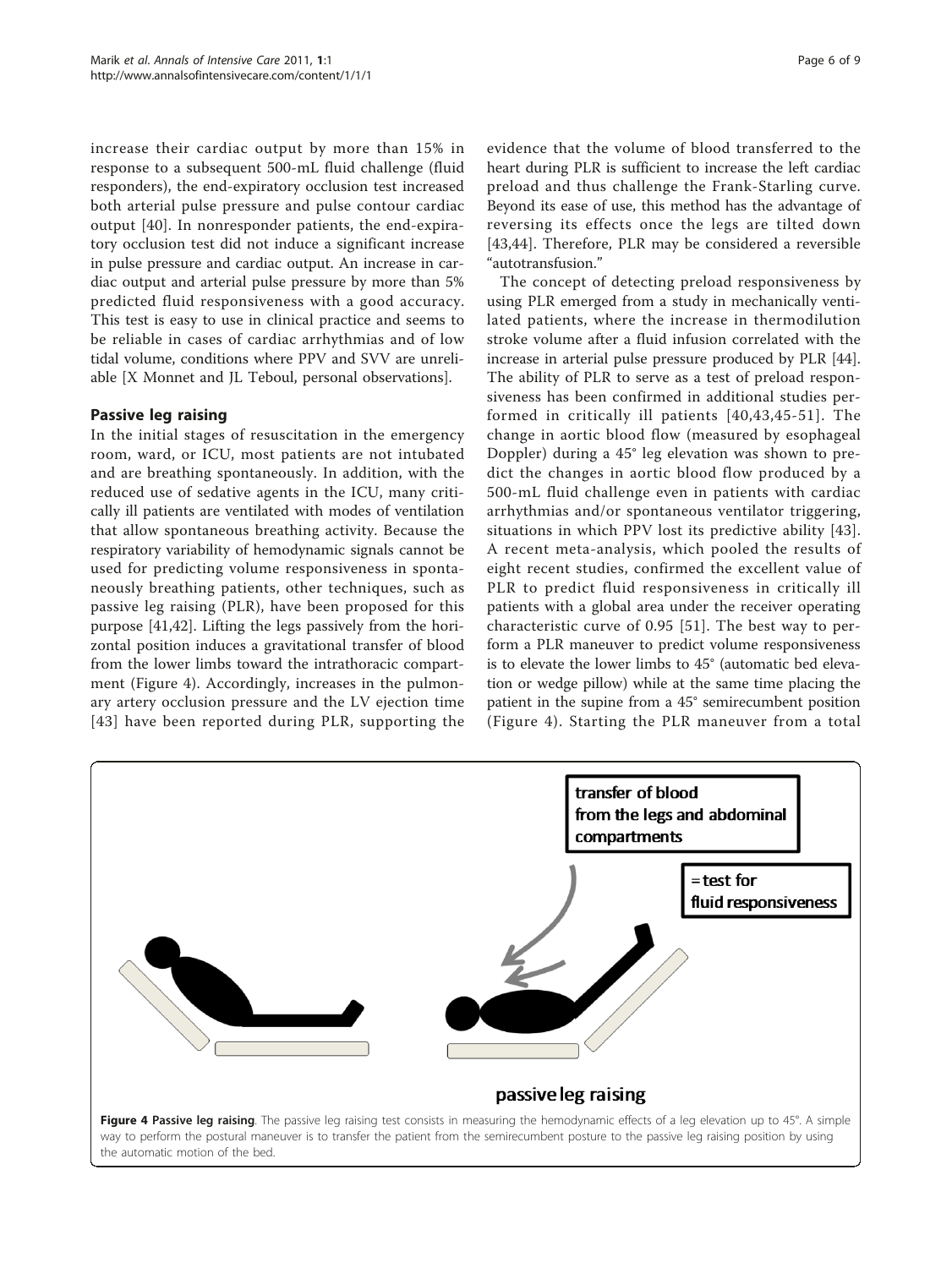<span id="page-6-0"></span>horizontal position may induce an insufficient venous blood shift to elevate significantly cardiac preload [[52](#page-8-0)]. By contrast, starting PLR from a semirecumbent position induces a larger increase in cardiac preload because it induces the shift of venous blood not only from both the legs but also from the abdominal compartment [\[53](#page-8-0)]. In should be noted that intra-abdominal hypertension  $(intra-abdominal pressure > 16 mmHg) impairs venous$ return and reduces the ability of PLR to detect fluid responsiveness [[54\]](#page-8-0).

Because the maximal hemodynamic effects of PLR occur within the first minute of leg elevation [[43\]](#page-7-0), it is important to assess these effects with a method that is able to track changes in cardiac output or stroke volume on a real-time basis. In this regard, the response of descending aortic blood flow (measured by esophageal Doppler) to PLR [[43](#page-7-0),[45](#page-8-0)], of the velocity-time integral (measured by transthoracic echocardiography) [\[46,47](#page-8-0)], and the femoral artery flow (measured by arterial Doppler) [[50\]](#page-8-0) to PLR have been demonstrated to be helpful in predicting the response to volume administration in patients with spontaneous breathing activity. Echocardiographic techniques are, however, operator-dependent and not conducive to continuous real-time monitoring. Until recently, continuous real-time cardiac output monitoring required a thermodilution pulmonary artery catheter. During the past decade, several less invasive methods have been developed. These techniques include transpulmonary thermodilution, pulse-contour analysis, and bioreactance. The PiCCO™ system (Pulsion Medical Systems, Munich, Germany) uses transpulmonary thermodilution to calibrate the pulse-contour-derived stroke volume, whereas the stroke volume derived from the FloTrac-Vigileo™ (Edward Lifesciences, Irvine, CA) device is uncalibrated. Both of these devices may be useful to determine the hemodynamic response to PLR. In this regard, an increase in "pulse contour" cardiac output by more than 10% in response to PLR has been shown to accurately predict volume responsiveness in mechanically ventilated patients with spontaneous breathing activity [[40](#page-7-0),[48\]](#page-8-0). Although less invasive than pulmonary artery catheterization, these techniques are not ideally suited to resuscitation in the emergency room or ward or on initial presentation in the ICU. In these situations, the change in stoke volume after a PLR maneuver can be assessed noninvasively by bioreactance. Bioreactance cardiac output measurement is based on an analysis of relative phase shifts of an oscillating current that occurs when this current traverses the thoracic cavity. It differs from traditional bioimpedance-based systems, which rely on measured changes in signal amplitude [[55\]](#page-8-0). The NICOM™ (Cheetah Medical, Portland, OR, USA) is comprised of a high-frequency (75 kHz) sine wave generator and four dual electrode

"stickers" that are used to establish electrical contact with the body. The cardiac output as measured by bioreactance has been shown to be highly correlated with that measured by thermodilution and pulse contour analysis [\[55-57\]](#page-8-0). In a cohort of patients after elective cardiac surgery, Benomar and coauthors demonstrated that the NICOM™ system could accurately predict fluid responsiveness from changes in cardiac output during PLR [[58\]](#page-8-0). The NICOM™ system has an algorithm with user prompts and an interface that rapidly facilitates the performance of a PLR maneuver.

Although the dynamic changes of the plethysmographic waveform have been demonstrated to be predictive of volume responsiveness in ventilated patients, this technology is poorly predictive of volume responsiveness in spontaneously breathing persons after a PLR challenge [[59\]](#page-8-0). The hemodynamic effects of PLR must be assessed by a direct measure of cardiac output or stroke volume; assessing the PLR effects solely on the arterial pulse pressure leads to a significant number of falsenegative cases [[51\]](#page-8-0). This suggests that in spontaneously breathing patients, pulse pressure is not of sufficient sensitivity for detecting changes in stroke volume.

#### **Conclusions**

A number of minimally invasive and noninvasive diagnostic tools are currently available that allow clinicians to assess volume responsiveness using dynamic procedures that challenge the patients' Frank-Starling curve. These technologies complement one another; each has a useful place in the continuum of the resuscitation process.

#### Author details

<sup>1</sup>Department of Medicine, Division of Pulmonary and Critical Care Medicine Eastern Virginia Medical School, Norfolk, VA, USA. <sup>2</sup>Medical Intensive Care Unit, Research Unit EA 4046, Bicetre Teaching Hospital, Paris-11 University, Le Kremlin-Bicetre, France.

#### Authors' contributions

PEM, XM, and JLT contributed to draft the manuscript and approved the final version.

#### Competing interests

Paul E. Marik has no financial interest in any of the products mentioned in this paper. Xavier Monnet and Jean-Louis Teboul are members of the medical advisory board of Pulsion Medical Systems.

#### Received: 24 January 2011 Accepted: 21 March 2011 Published: 21 March 2011

#### References

- Levy MM, Macias WL, Russell JA, Williams MD, Trzaskoma BL, Silva E, Vincent JL: Failure to improve during the first day of therapy is predictive of 28-day mortality in severe sepsis. Chest 2004, 124(Suppl):120 S.
- 2. Rivers E, Nguyen B, Havstad S, Ressler J, Muzzin A, Knoblich B, Peterson E, Tomlanovich M: Early goal-directed therapy in the treatment of severe sepsis and septic shock. N Engl J Med 2001, 345:1368-1377.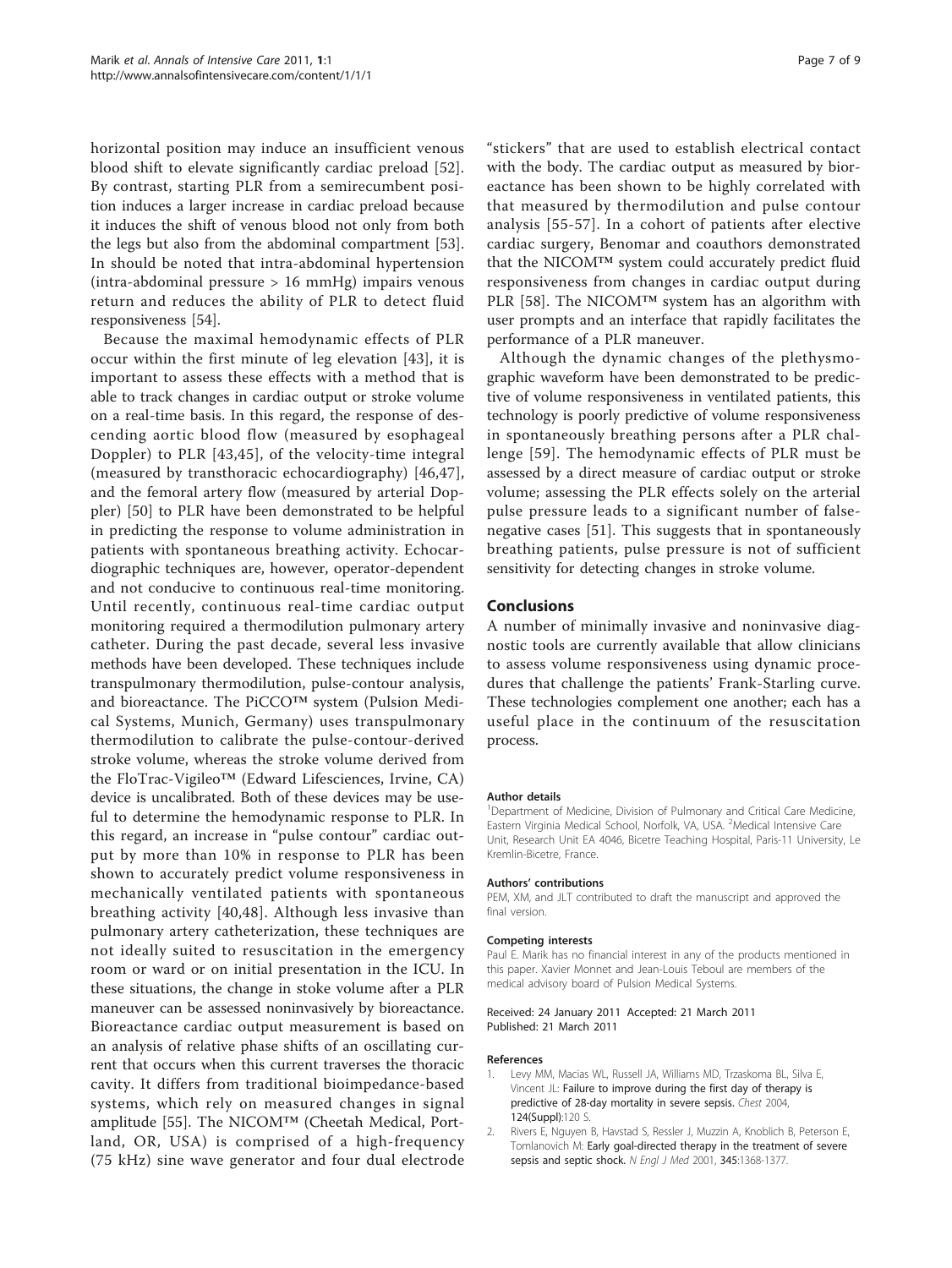- <span id="page-7-0"></span>3. Lopes MR, Oliveira MA, Pereira VO, Lemos IP, Auler JO Jr, Michard F, Michard F: Goal-directed fluid management based on pulse pressure variation monitoring during high-risk surgery: a pilot randomized controlled trial. Crit Care 2007, 11:R100.
- 4. Murakawa K, Kobayashi A: Effects of vasopressors on renal tissue gas tensions during hemorrhagic shock in dogs. Crit Care Med 1988, 16:789-792.
- 5. Rosenberg AL, Dechert RE, Park PK, Bartlett RH: Review of a large clinical series: association of cumulative fluid balance on outcome in acute lung injury: a retrospective review of the ARDSnet tidal volume study cohort. J Intensive Care Med 2009, 24:35-46.
- 6. Murphy CV, Schramm GE, Doherty JA, Reichley RM, Gajic O, Afessa B, Micek ST, Kollef MH: The importance of fluid management in acute lung injury secondary to septic shock. Chest 2009, 136:102-109.
- 7. Boyd JH, Forbes J, Nakada T, Walley KR, Russell JA: Fluid resuscitation in septic shock: a positive fluid balance and elevated central venous pressure increase mortality. Crit Care Med 2010.
- 8. Tagami T, Kushimoto S, Yamamoto Y, Atsumi T, Tosa R, Matsuda K, Oyama R, Kawaguchi T, Masuno T, Hirama H, Yokota H: Validation of extravascular lung water measurement by single transpulmonary thermodilution: human autopsy study. Crit Care 2010, 14:R162.
- 9. Fernandez-Mondejar E, Rivera-Fernandez R, Garcia-Delgado M, Touma A, Machado J, Chavero J: Small increases in extravascular lung water are accurately detected by transpulmonary thermodilution. J Trauma 2005, 59:1420-1423.
- 10. Monnet X, Anguel N, Osman D, Hamzaoui O, Richard C, Teboul JL: Assessing pulmonary permeability by transpulmonary thermodilution allows differentiation of hydrostatic pulmonary edema from ALI/ARDS. Intensive Care Med 2007, 33:448-453.
- 11. Sakka SG, Klein M, Reinhart K, Meier-Hellmann A: Prognostic value of extravascular lung water in critically ill patients. Chest 2002, 122:2080-2086.
- 12. Chung FT, Lin SM, Lin SY, Lin HC: Impact of extravascular lung water index on outcomes of severe sepsis patients in a medical intensive care unit. Respir Med 2008, 102:956-961.
- 13. Hayes MA, Timmins AC, Yau E, Palazzo M, Hinds CJ, Watson D: Elevation of systemic oxygen delivery in the treatment of critically ill patients. N Engl J Med 1994, 330:1717-1722.
- 14. Gattinoni L, Brazzi L, Pelosi P, Latini R, Tognoni G, Pesenti A: A trial of goaloriented hemodynamic therapy in critically ill patients. N Engl J Med 1995, 333:1025-1032.
- 15. Marik PE, Cavallazzi R, Vasu T, Hirani A: Dynamic changes in arterial waveform derived variables and fluid responsiveness in mechanically ventilated patients. A systematic review of the literature. Crit Care Med 2009, 37:2642-2647.
- 16. Braunwald E, Sonnenblick EH, Ross J: Mechanisms of cardiac contraction and relaxation. In Heart Disease. Edited by: Braunwald E. Philadelphia: WB Saunders; 1988:383-425.
- 17. Nixon JV, Murray RG, Leonard PD, Mitchell JH, Blomqvist CG: Effect of large variations in preload on left ventricular characteristics in normal subjects. Circulation 1982, 65:698-703.
- 18. Kastrup M, Markewitz A, Spies C, Carl M, Erb J, Grosse J, Schirmer U: Current practice of hemodynamic monitoring and vasopressor and inotropic therapy in post-operative cardiac surgery patients in Germany: results from a postal survey. Acta Anaesthesiol Scand 2007, 51:347-358.
- 19. McIntyre LA, Hebert PC, Fergusson D, Cook DJ, Aziz A: A survey of Canadian intensivists' resuscitation practices in early septic shock. Crit Care 2007, 11:R74.
- 20. Weil MH, Henning RJ: New concepts in the diagnosis and fluid treatment of circulatory shock. Thirteenth annual Becton, Dickinson and Company Oscar Schwidetsky Memorial Lecture. Anesth Analg 1979, 58:124-132.
- 21. Marik PE, Baram M, Vahid B: Does the central venous pressure predict fluid responsiveness? A systematic review of the literature and the tale of seven mares. Chest 2008, 134:172-178.
- 22. Nolen-Walston RD, Norton JL, de Solis C, Underwood C, Boston R, Slack J, Dallap BL: The effects of hypohydration on central venous pressure and splenic volume in adult horses. J Vet Intern Med 2010.
- 23. Magdesian KG, Fielding CL, Rhodes DM, Ruby RE: Changes in central venous pressure and blood lactate concentration in response to acute blood loss in horses. J Am Vet Med Assoc 2006, 229:1458-1462.
- 24. Michard F, Teboul JL: Using heart-lung interactions to assess fluid responsiveness during mechanical ventilation. Crit Care 2000, 4:282-289.
- 25. Theres H, Binkau J, Laule M, Heinze R, Hundertmark J, Blobner M, Erhardt W, Baumann G, Stangl K: Phase-related changes in right ventricular cardiac output under volume-controlled mechanical ventilation with positive end-expiratory pressure. Crit Care Med 1999, 27:953-958.
- 26. Desebbe O, Cannesson M: Using ventilation-induced plethysmographic variations to optimize patient fluid status. Curr Opin Anaesthesiol 2008, 21:772-778.
- 27. Natalini G, Rosano A, Taranto M, Faggian B, Vittorielli E, Bernaardini A: Arterial versus plethysmographic dynamic indices to test responsiveness for testing fluid administration in hypotensive patients: a clinical trial. Anesth Analg 2006, 103:1478-1484.
- 28. Cannesson M, Besnard C, Durand PG, Bohe J, Jacques D: Relation between respiratory variations in pulse oximetry plethysmographic waveform amplitude and arterial pulse pressure in ventilated patients. Crit Care 2005, 9:R562-R568.
- 29. Feissel M, Teboul JL, Merlani P, Badie J, Faller JP, Bendjelid K: Plethysmographic dynamic indices predict fluid responsiveness in septic ventilated patients. Intensive Care Med 2007, 33:993-999.
- 30. Cannesson M, Desebbe O, Rosamel P, Delannoy B, Robin J, Bastien O, Lehot JJ: Pleth variability index to monitor the respiratory variations in the pulse oximeter plethysmographic waveform amplitude and predict fluid responsiveness in the operating theatre. Br J Anaesth 2008, 101:200-206.
- 31. Cannesson M, Delannoy B, Morand A, Rosamel P, Attof Y, Bastien O, Lehot JJ: Does the Pleth variability index indicate the respiratoryinduced variation in the plethysmogram and arterial pressure waveforms? Anesth Analg 2008, 106:1189-1194.
- 32. Reuter DA, Bayerlein J, Goepfert MS, Weis FC, Kilger E, Lamm P, Goetz AE: Influence of tidal volume on left ventricular stroke volume variation measured by pulse contour analysis in mechanically ventilated patients. Intensive Care Med 2003, 29:476-480.
- 33. De Backer D, Heenen S, Piagnerelli M, Koch M, Vincent JL: Pulse pressure variations to predict fluid responsiveness: influence of tidal volume. Intensive Care Med 2005, 31:517-523.
- 34. Feissel M, Michard F, Mangin I, Ruyer O, Faller JP, Teboul JL: Respiratory changes in aortic blood velocity as an indicator of fluid responsiveness in ventilated patients with septic shock. Chest 2001, 119:867-873.
- 35. Monnet X, Rienzo M, Osman D, Anguel N, Richard C, Pinsky MR, Teboul JL: Esophageal Doppler monitoring predicts fluid responsiveness in critically ill ventilated patients. Intensive Care Med 2005, 31:1195-1201.
- 36. Barbier C, Loubieres Y, Schmit C, Hayon J, Ricome JL, Jardin F, Vieillard-Baron A: Respiratory changes in inferior vena cava diameter are helpful in predicting fluid responsiveness in ventilated septic patients. Intensive Care Med 2004, 30:1740-1746.
- 37. Feissel M, Michard F, Faller JP, Teboul JL: The respiratory variation in inferior vena cava diameter as a guide to fluid therapy. Intensive Care Med 2004, 30:1834-1837.
- 38. Vieillard-Baron A, Augarde R, Prin S, Page B, Beauchet A, Jardin F: Influence of superior vena caval zone condition on cyclic changes in right ventricular outflow during respiratory support. Anesthesiol 2001, 95:1083-1088.
- 39. Vieillard-Baron A, Chergui K, Rabiller A, Peyrouset O, Page B, Beauchet A, Jardin F: Superior vena caval collapsibility as a gauge of volume status in ventilated septic patients. Intensive Care Med 2004, 30:1734-1739.
- 40. Monnet X, Osman D, Ridel C, Lamia B, Richard C, Teboul JL: Predicting volume responsiveness by using the end-expiratory occlusion in mechanically ventilated intensive care unit patients. Crit Care Med 2009, 37:951-956.
- 41. Monnet X, Teboul JL: Passive leg raising. Intensive Care Med 2008, 34:659-663.
- 42. Teboul JL, Monnet X: Prediction of volume responsiveness in critically ill patients with spontaneous breathing activity. Curr Opin Crit Care 2008, 14:334-339.
- 43. Monnet X, Rienzo M, Osman D, Anguel N, Richard C, Pinsky MR, Teboul JL: Passive leg raising predicts fluid responsiveness in the critically ill. Crit Care Med 2006, 34:1402-1407.
- 44. Boulain T, Achard JM, Teboul JL, Richard C, Perrotin D, Ginies G: Changes in BP induced by passive leg raising predict response to fluid loading in critically ill patients. Chest 2002, 121:1245-1252.